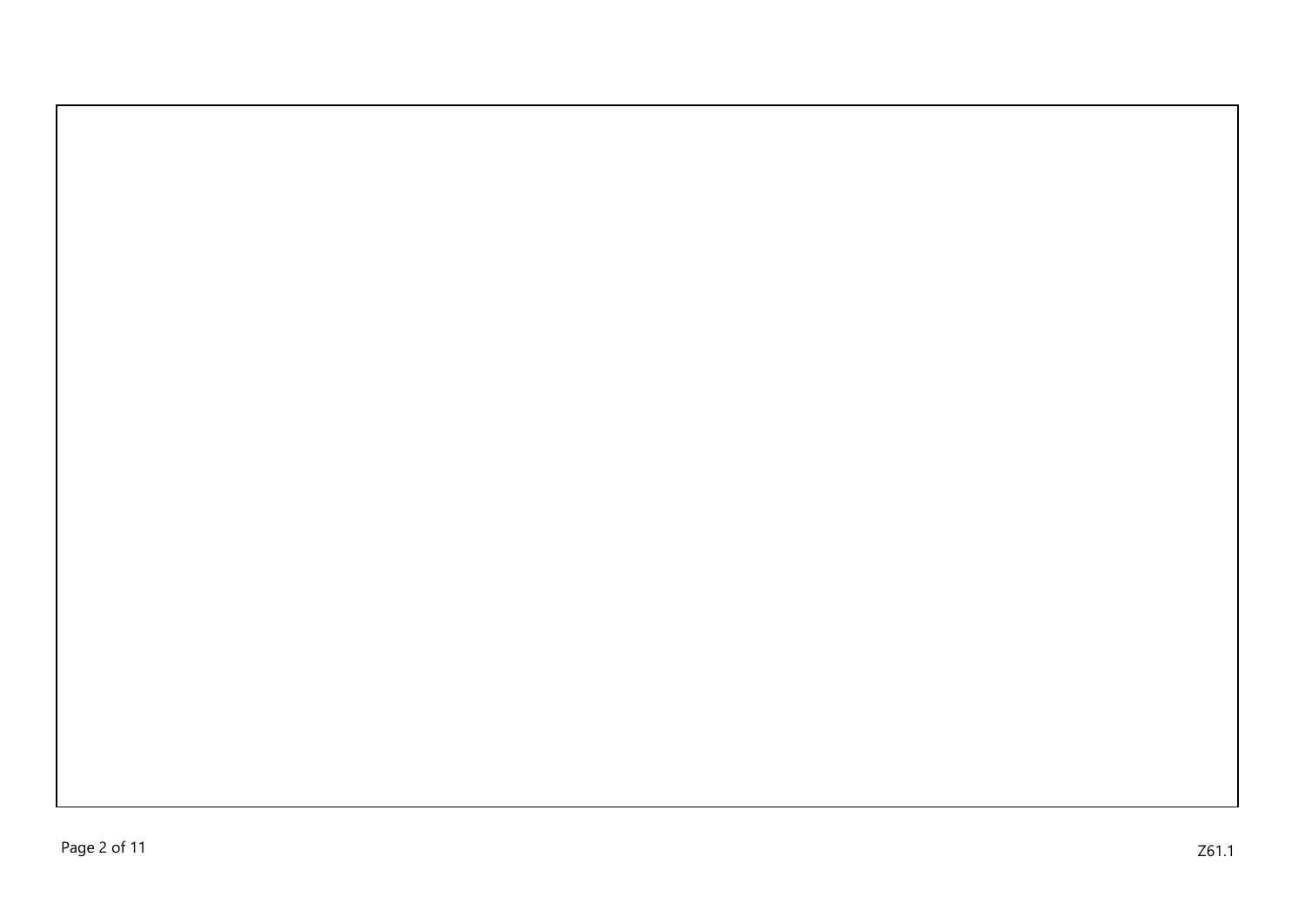| #              | Island            | House Name              | Name                       | Sex       | National ID | ، ه ، ره<br>د ، برگ                          | ىئرىتر                                                                                                                                                                                                                          |
|----------------|-------------------|-------------------------|----------------------------|-----------|-------------|----------------------------------------------|---------------------------------------------------------------------------------------------------------------------------------------------------------------------------------------------------------------------------------|
|                | B. Dharavandhoo   |                         |                            |           |             |                                              |                                                                                                                                                                                                                                 |
|                | B. Dharavandhoo   | Janavareege             | Mohamed Naahidh            | M         | A250443     | <br>  في متركّد مبرد ك                       | ورەر د شری                                                                                                                                                                                                                      |
|                | Gn. Fuvahmulah    |                         |                            |           |             |                                              |                                                                                                                                                                                                                                 |
| 2              | Gn. Fuvahmulah    | Dhadimagu. Garden House | Hassan Saeed               | M         | A003411     | در د د په په ورو ه<br>  فروخ که کامرو مرکز ک | ىز سەھر سەمبەتر<br> -                                                                                                                                                                                                           |
| 3              | Gn. Fuvahmulah    | Hoadhadu. Garaadeege    | Farhaan Abdul Hameed       | M         | A283215     | ج ر ح مر ح مر ح م<br>  رسم ج المر ح مر ح ك   | ر دوم ره دور د                                                                                                                                                                                                                  |
| HA. Baarah     |                   |                         |                            |           |             |                                              |                                                                                                                                                                                                                                 |
| $\overline{A}$ | HA. Baarah        | Asrumaage               | Ahmed Firag Ali            | M         | A001388     | ر ۵ ۶ ۶ ۶<br>در سومرو د                      | رەرە پەنتى مەي                                                                                                                                                                                                                  |
|                | HA. Hoarafushi    |                         |                            |           |             |                                              |                                                                                                                                                                                                                                 |
| 5              | HA. Hoarafushi    | Raasthaa                | Mohamed Khalid             | M         | A045981     | پۇ ھەم<br>ئىرىسىدى                           | ورەرو ۋوتر                                                                                                                                                                                                                      |
|                | L. Kunahandhoo    |                         |                            |           |             |                                              |                                                                                                                                                                                                                                 |
| 6              | L. Kunahandhoo    | Javaahirumaage          | Mohamed Abdul Latheef      | ${\sf M}$ | A075441     | پر څر څر څر <sup>ي</sup>                     | وره رو ده ده ده و<br>د بر بر د مان بر محمد در و                                                                                                                                                                                 |
|                | Lh. Hinnavaru     |                         |                            |           |             |                                              |                                                                                                                                                                                                                                 |
| 17             | Lh. Hinnavaru     | Tinujehige              | Abdul Haadhee Mohamed      | M         | A213722     | ھ شرقے س <sup>ی</sup>                        | ره وه به دره د و<br>په فرورتر و بر دور                                                                                                                                                                                          |
| Lh. Naifaru    |                   |                         |                            |           |             |                                              |                                                                                                                                                                                                                                 |
| 8              | Lh. Naifaru       | Dhunfinige              | <b>Ahmed Muizz Mohamed</b> | M         | A214307     | لخرىثرو سرنجه                                | נסנכ כ סכ כנסנכ<br>גגבת כתבש כגגבת                                                                                                                                                                                              |
| 9              | Lh. Naifaru       | Keneree                 | Abdul Latheef Abdul Ghanee | M         | A099982     | لأمثر بير                                    | גם כסגף פי גם כסגבות יית                                                                                                                                                                                                        |
| $ 10\rangle$   | Lh. Naifaru       | Noorange                | Abdulla Adhuham Ahmed      | M         | A216365     | دد بر ۵ بر<br>سرپرسری                        | مَصْعَرِ اللَّهُ مَعْرَبَ 3 مَصْرَفَ                                                                                                                                                                                            |
| Male'          |                   |                         |                            |           |             |                                              |                                                                                                                                                                                                                                 |
| 11             | Male'             | H. Hedhey Thundi        | Shian Shafeeq              | M         | A001394     | ر سمبر دید.<br>ر زنده سو                     | خېرمگر خکولتي                                                                                                                                                                                                                   |
| 12             | Male'             | H. Moahiru              | Ahmed Sajan Shaahidh       | M         | A371747     | ابن وگرېز                                    | ره در در کار کار در در در در در این در در در این در در در این در در این در در این در در این در دار در این در ا<br>در این در این در این در در این در دار در این در دار در این در این در این در این در این در این در این در این د |
| 13             | Male'             | Ma. Anoomaa             | Jeeza Ibrahim              | F         | A040989     | בוגי וגיובי                                  |                                                                                                                                                                                                                                 |
|                | R. Hulhudhuffaaru |                         |                            |           |             |                                              |                                                                                                                                                                                                                                 |
| 14             | R. Hulhudhuffaaru | Aasaan                  | Ibrahim Zuhuree            | M         | A132213     | ۇ شەمىر                                      | رەپرىر بورىر                                                                                                                                                                                                                    |
|                | R. Kandholhudhoo  |                         |                            |           |             |                                              |                                                                                                                                                                                                                                 |
| 15             | R. Kandholhudhoo  | Haveereefini            | Ibrahim Hussain            | M         | A147717     | ژه مرو سر<br>نیمونر بر                       | مەھكرى ئىسكىر                                                                                                                                                                                                                   |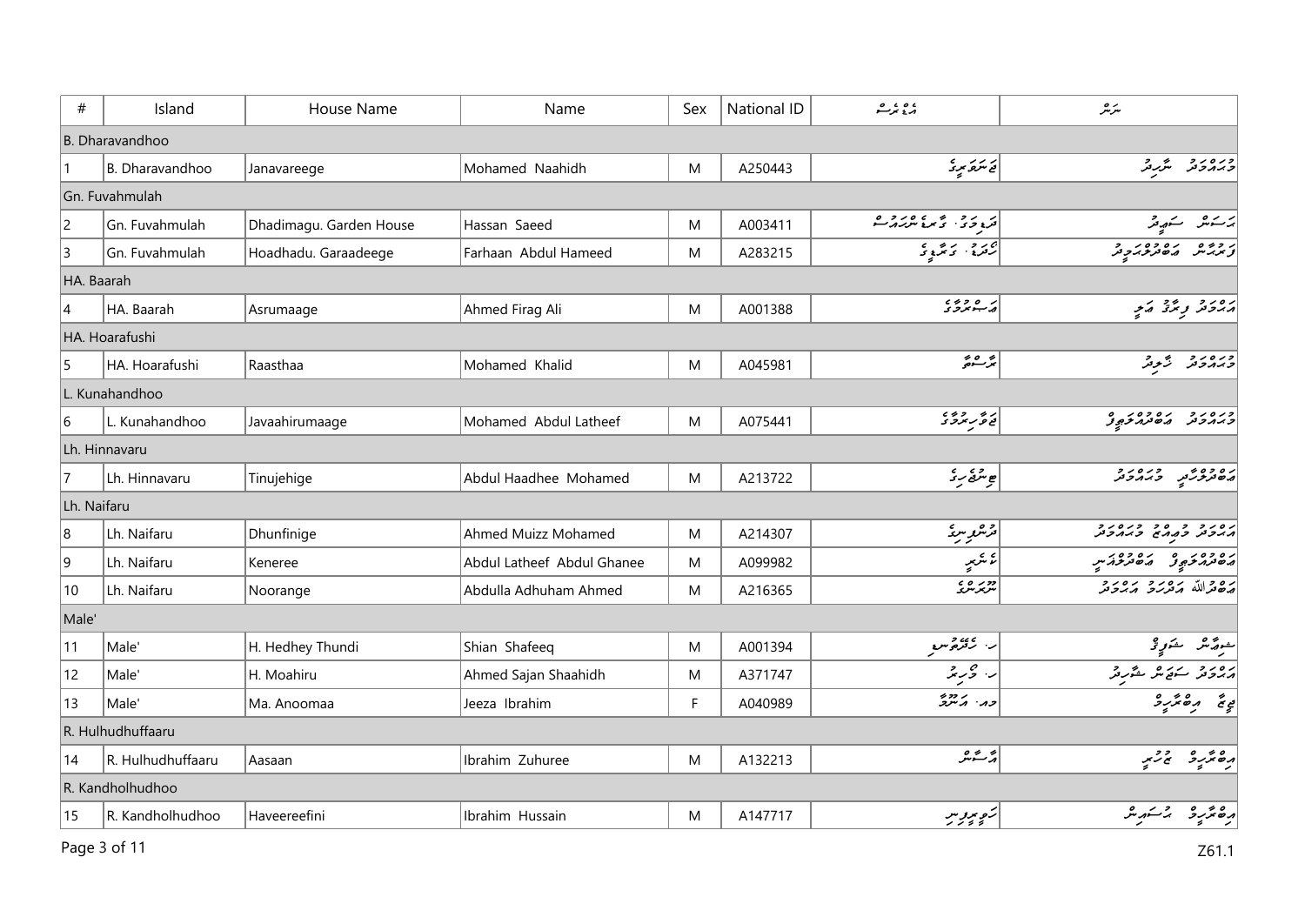|            | R. Rasgetheemu |            |                        |   |         |                                  |                     |
|------------|----------------|------------|------------------------|---|---------|----------------------------------|---------------------|
| 16         | R. Rasgetheemu | Nafaa      | Looth Ahmed Hassan     | M | A241936 | سَمَدٌ                           | ده ره رو ری         |
| S. Feydhoo |                |            |                        |   |         |                                  |                     |
| 17         | S. Feydhoo     | Valley     | Ilbrahim Ziman Rasheed | M | A269598 |                                  | أرەتمەر ئوچى ترىنون |
|            | S. Hulhudhoo   |            |                        |   |         |                                  |                     |
| 18         | S. Hulhudhoo   | Red Jewels | Yaman Mohamed Didi     | M | A271733 | ۱۰ ۵ ۵ ۵ و ه<br>  بر ٤ قع قرم شر | أتروش وبرود ويربر   |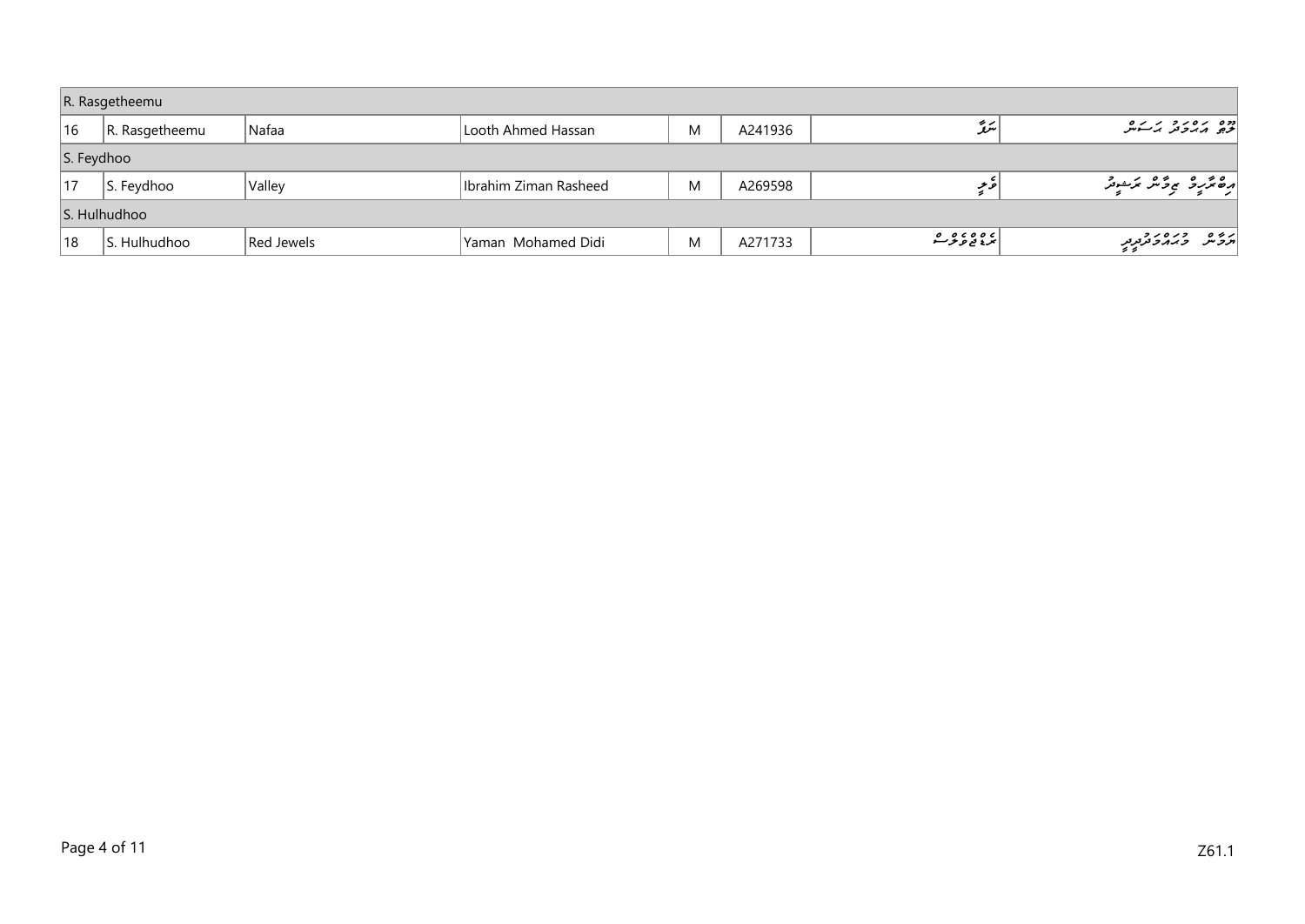## *w7qAn8m?sCw7mRo>u;wEw7mRw;sBo<*

| ' مرمر | 'يئرىثر: |
|--------|----------|
|        |          |
|        |          |
|        |          |

## *w7q9r@w7m>sCw7qHtFoFw7s;mAm=q7w7qHtFoFw7s;*

| ىر تە | $\mathcal{O} \times$<br>$\sim$ | $\sim$<br>. . | لترنثر |
|-------|--------------------------------|---------------|--------|
|       |                                |               |        |
|       |                                |               |        |
|       |                                |               |        |

| انترنثر: | $^{\circ}$ | يبرهر | $^{\circ}$<br>سرسر |
|----------|------------|-------|--------------------|
|          |            |       |                    |
|          |            |       |                    |
|          |            |       |                    |

| ' ئىرتىر: | سر سر |  |
|-----------|-------|--|
|           |       |  |
|           |       |  |
|           |       |  |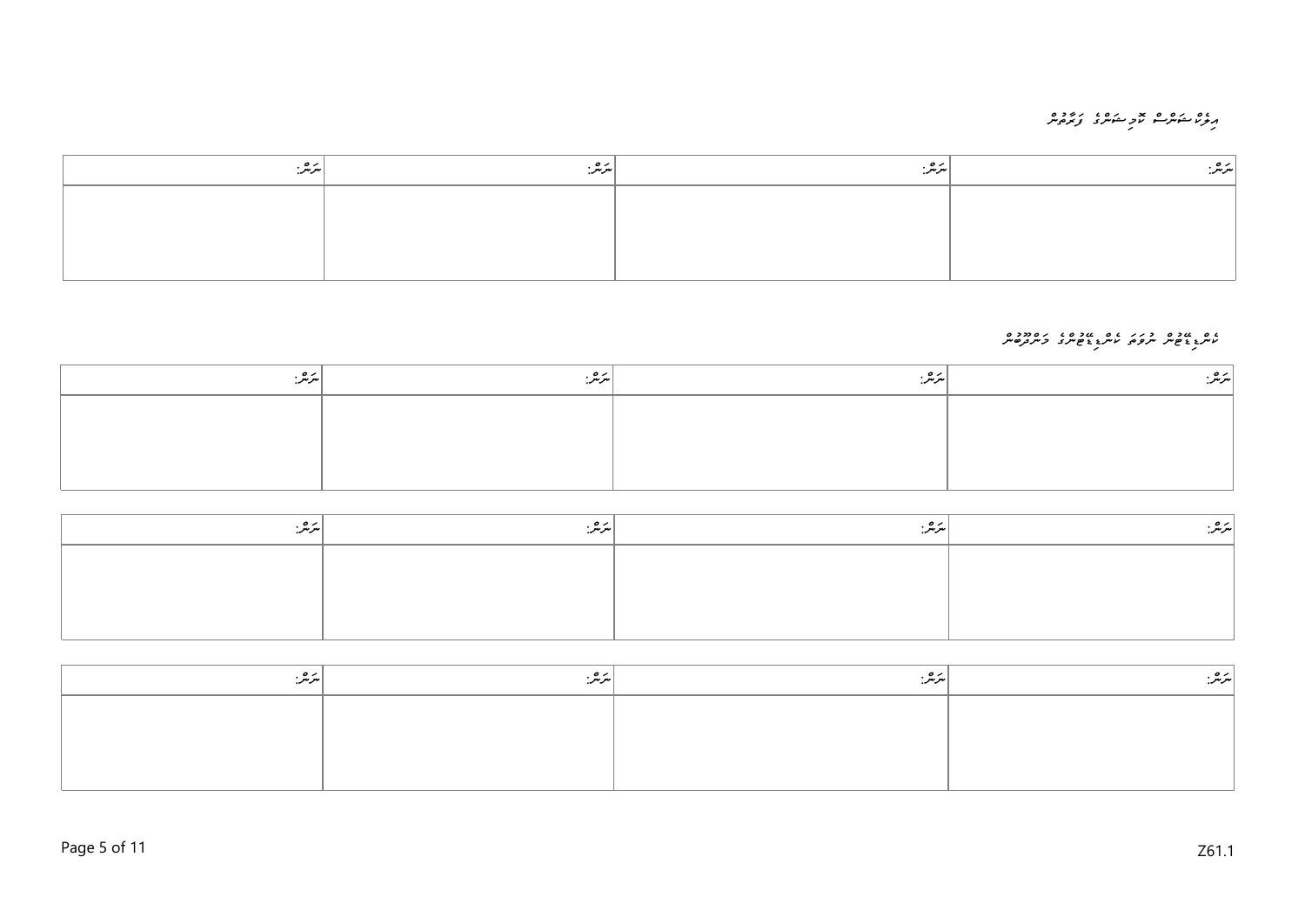| يره. | ο. | ا ير ه |  |
|------|----|--------|--|
|      |    |        |  |
|      |    |        |  |
|      |    |        |  |

| متريثر به | 。<br>'سرسر'۔ | يتزيترا | سرسر |
|-----------|--------------|---------|------|
|           |              |         |      |
|           |              |         |      |
|           |              |         |      |

| ىئرىتر. | $\sim$ | ا بر هه. | لىرىش |
|---------|--------|----------|-------|
|         |        |          |       |
|         |        |          |       |
|         |        |          |       |

| 。<br>مرس. | $\overline{\phantom{a}}$<br>مر مىر | ىرىر |
|-----------|------------------------------------|------|
|           |                                    |      |
|           |                                    |      |
|           |                                    |      |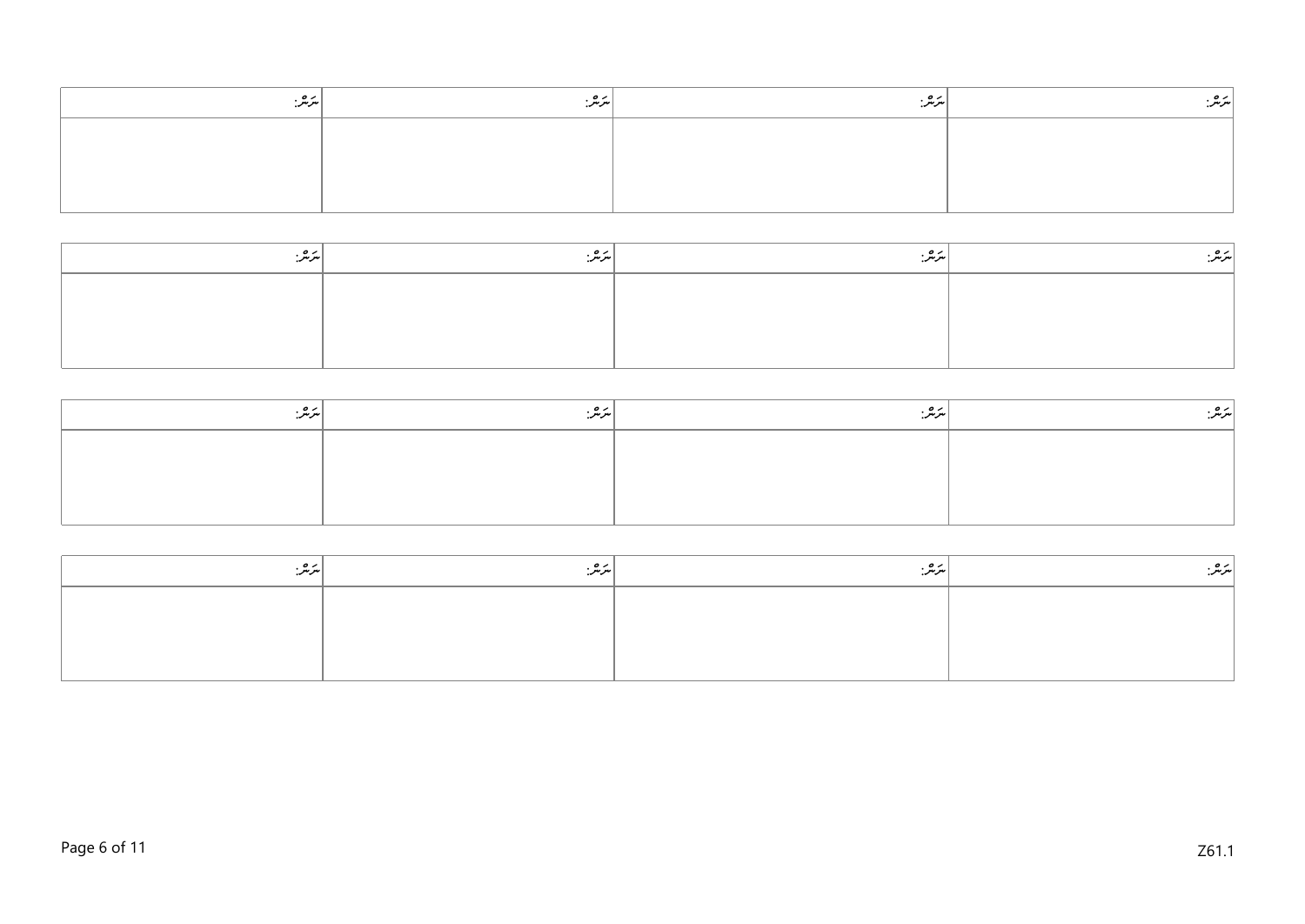| ير هو . | $\overline{\phantom{a}}$ | يرمر | اير هنه. |
|---------|--------------------------|------|----------|
|         |                          |      |          |
|         |                          |      |          |
|         |                          |      |          |

| ىبرىر. | $\sim$<br>ا سرسر . | يئرمثر | o . |
|--------|--------------------|--------|-----|
|        |                    |        |     |
|        |                    |        |     |
|        |                    |        |     |

| 'تترنثر: | 。<br>,,,, |  |
|----------|-----------|--|
|          |           |  |
|          |           |  |
|          |           |  |

|  | . ه |
|--|-----|
|  |     |
|  |     |
|  |     |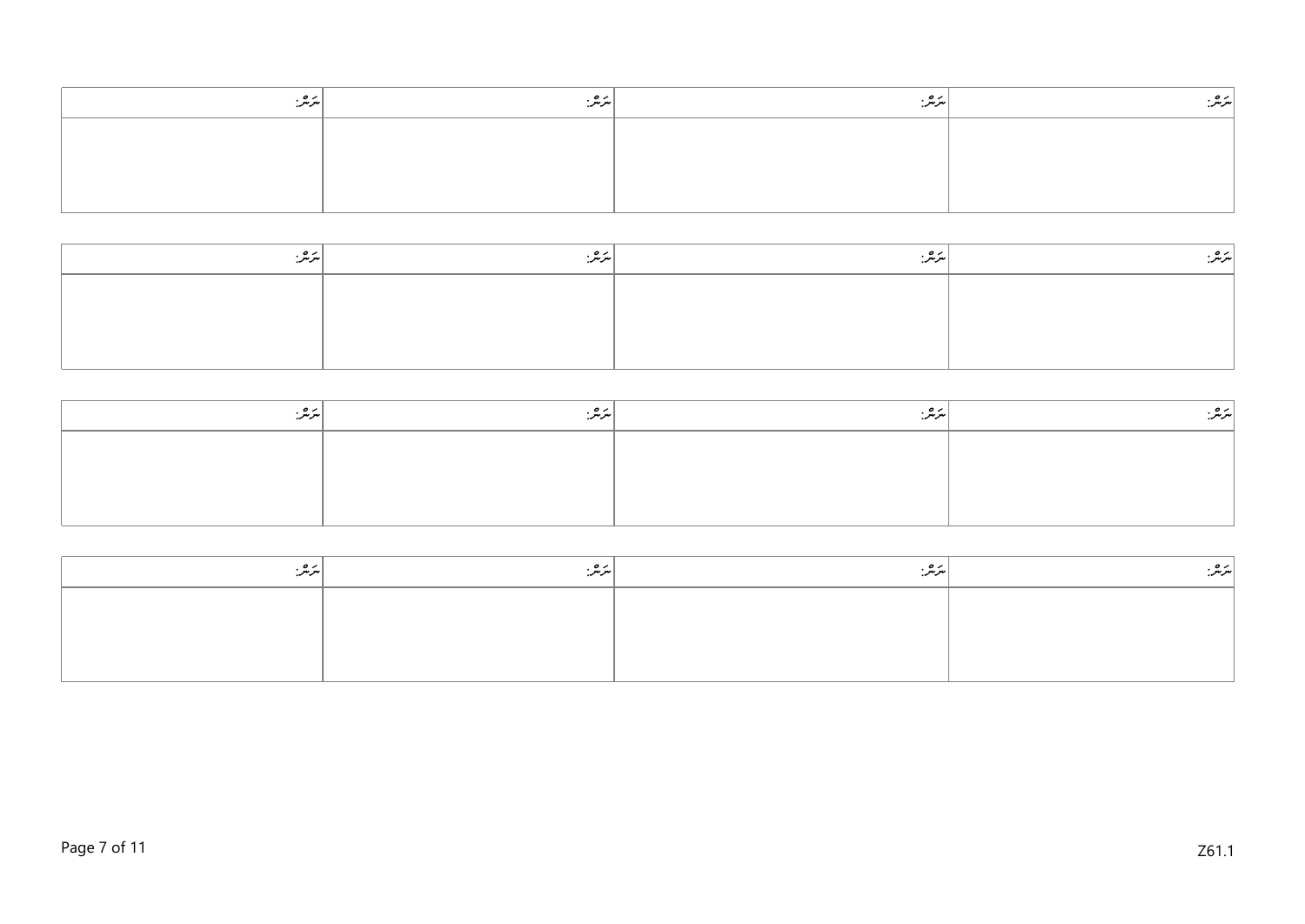| ير هو . | $\overline{\phantom{a}}$ | يرمر | اير هنه. |
|---------|--------------------------|------|----------|
|         |                          |      |          |
|         |                          |      |          |
|         |                          |      |          |

| ىبرىر. | $\sim$<br>ا سرسر . | يئرمثر | o . |
|--------|--------------------|--------|-----|
|        |                    |        |     |
|        |                    |        |     |
|        |                    |        |     |

| انترنثر: | ر ه |  |
|----------|-----|--|
|          |     |  |
|          |     |  |
|          |     |  |

|  | . ه |
|--|-----|
|  |     |
|  |     |
|  |     |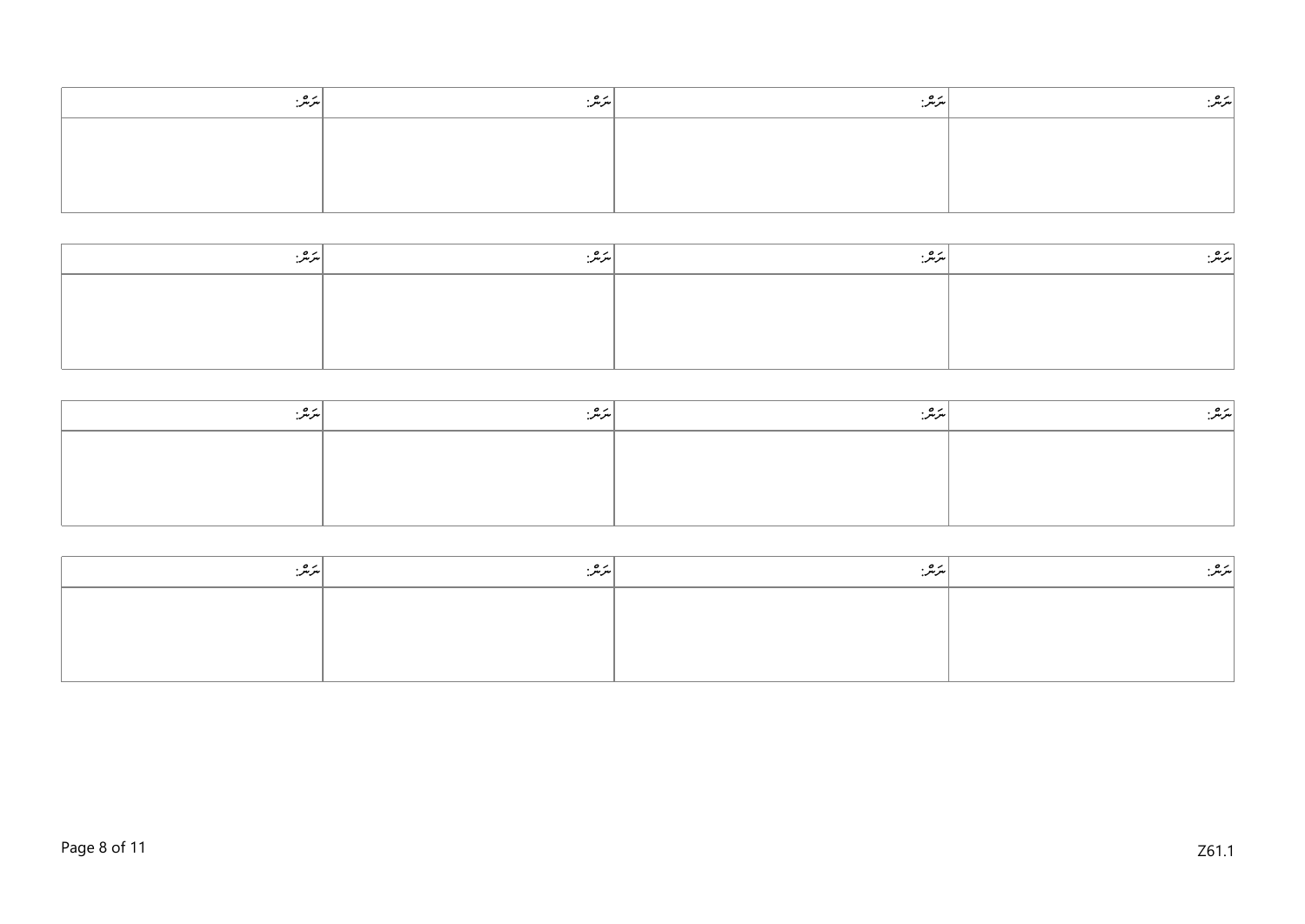| $\cdot$ | 。 | $\frac{\circ}{\cdot}$ | $\sim$<br>سرسر |
|---------|---|-----------------------|----------------|
|         |   |                       |                |
|         |   |                       |                |
|         |   |                       |                |

| يريثن | ' سرسر . |  |
|-------|----------|--|
|       |          |  |
|       |          |  |
|       |          |  |

| بر ه | 。 | $\sim$<br>َ سومس. |  |
|------|---|-------------------|--|
|      |   |                   |  |
|      |   |                   |  |
|      |   |                   |  |

| 。<br>. س | ىرىىر |  |
|----------|-------|--|
|          |       |  |
|          |       |  |
|          |       |  |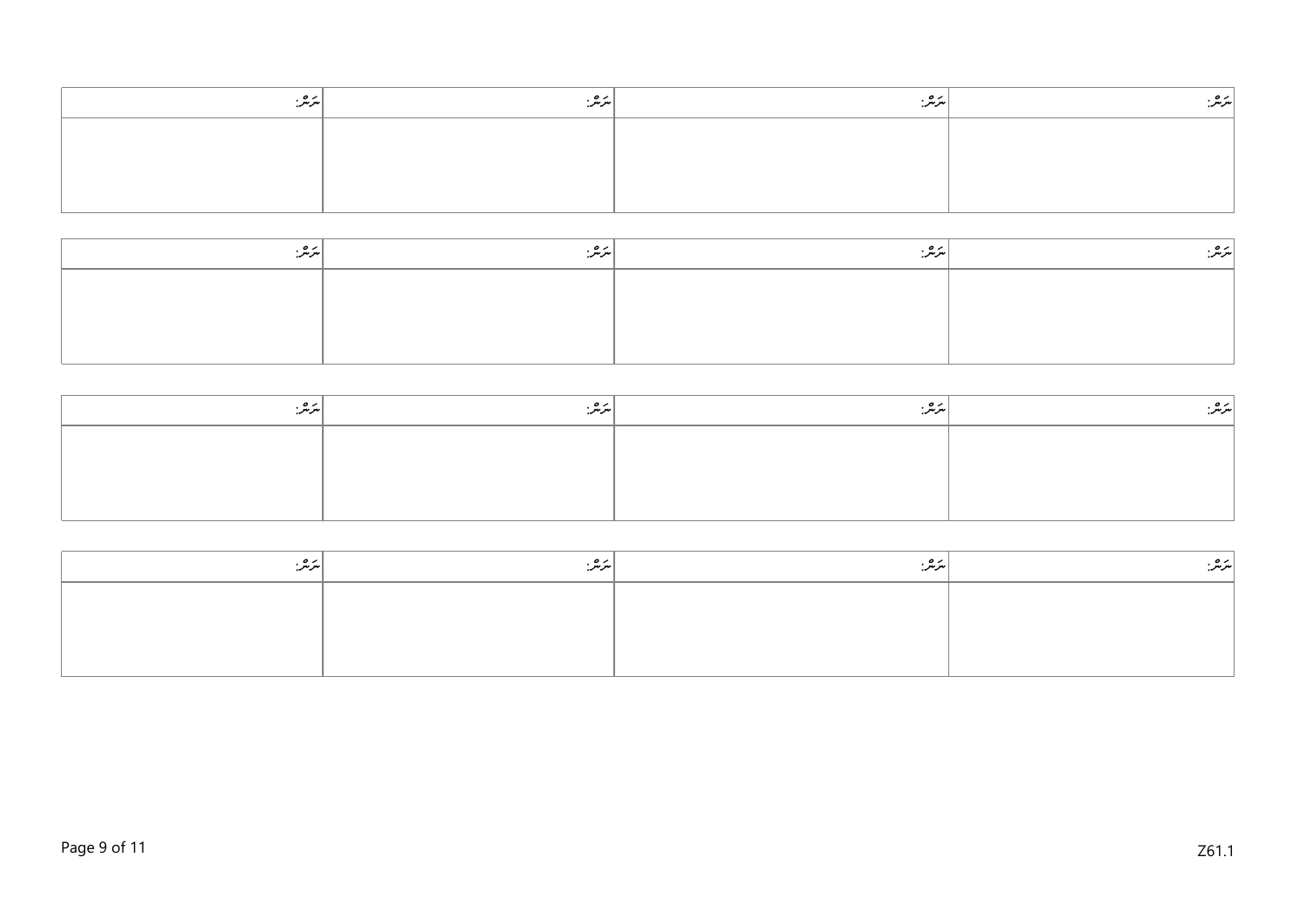| ير هو . | $\overline{\phantom{a}}$ | يرمر | اير هنه. |
|---------|--------------------------|------|----------|
|         |                          |      |          |
|         |                          |      |          |
|         |                          |      |          |

| ىبرىر. | $\sim$<br>ا سرسر . | يئرمثر | o . |
|--------|--------------------|--------|-----|
|        |                    |        |     |
|        |                    |        |     |
|        |                    |        |     |

| 'تترنثر: | . .<br>يسمونس. |  |
|----------|----------------|--|
|          |                |  |
|          |                |  |
|          |                |  |

|  | . ه |
|--|-----|
|  |     |
|  |     |
|  |     |